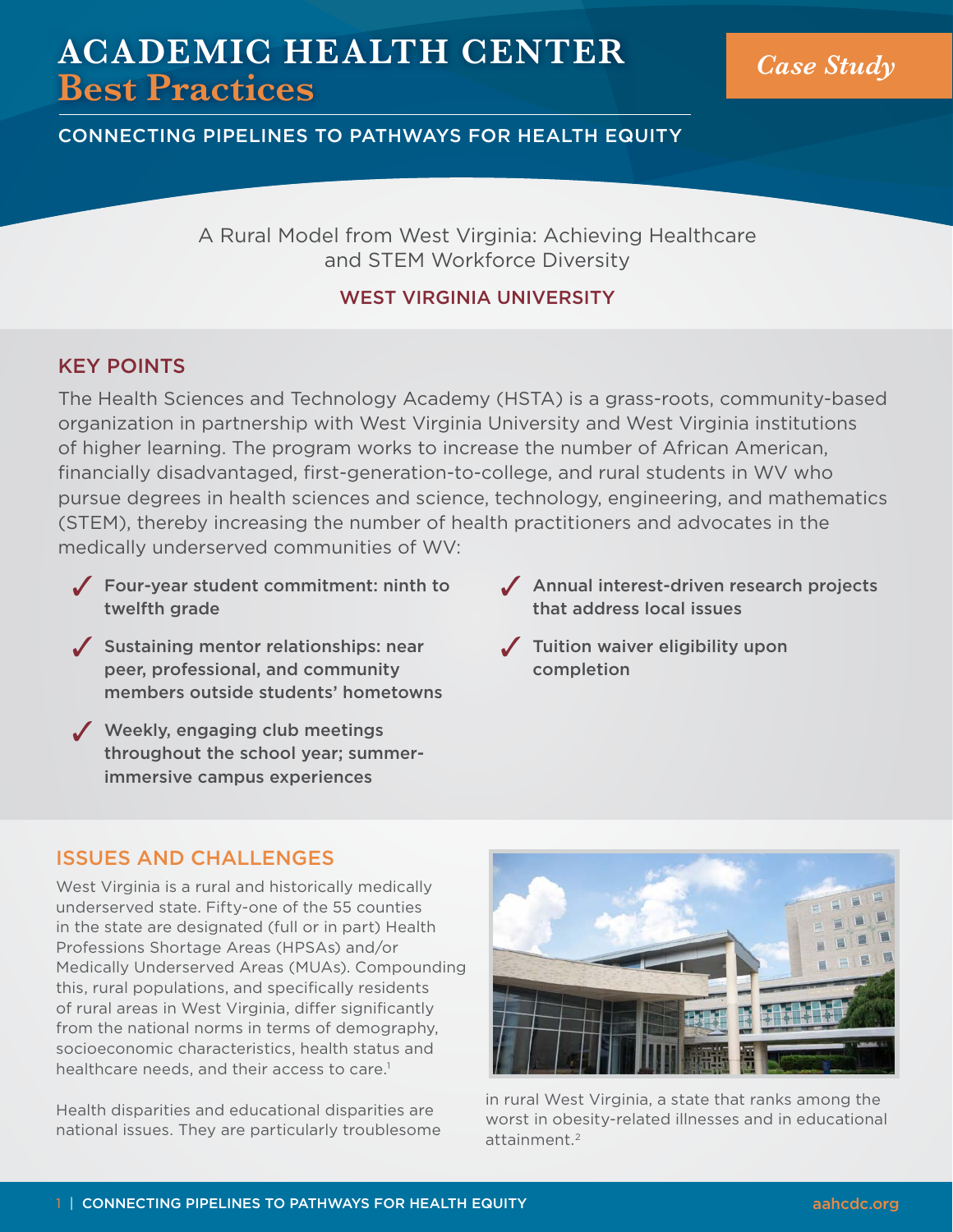#### THE WEST VIRGINIA UNIVERSITY HSTA APPROACH

Help dissolve barriers for underserved and underrepresented students who enter college and pursue health science careers. The Health Sciences and Technology Academy (HSTA) has had remarkable success in serving this vulnerable population using a multi-layered mentoring structure.

For 27 years, the HSTA program has successfully focused on preparing students for matriculation in the health sciences, with the goal of bringing healthcare information and healthcare professionals to the medically underserved communities of West Virginia. More than 3,000 HSTA graduates (1998– 2021) go to college, stay in college, and major in health science STEM fields at much higher rates than the general state or national populations.

#### HSTA Health Sciences Matriculation Rates

To date, 61 percent of HSTA students go into health and other STEM majors, with 49 percent specifically choosing health career majors versus 23 percent of college students nationally entering STEM fields, between 1995 and 2001. HSTA graduates have received 1,046 bachelor, 275 master, and 137 terminal degrees, including 34 medical doctors, seven dentists, 30 pharmacists, three audiologists, one psychologist, 12 physical therapists, 13 attorneys, one optometrist, four veterinarians, 11 physician's assistants, and 101 non-health science STEM careers. Added to these numbers are 167 associate degrees and over 800 students still matriculating.





Moreover, 84 percent of the Academy's graduates live and work in their home state after finishing college, and earn \$30,000 more per year on average than their highest-earning parent. HSTA graduates overwhelmingly decide to remain at home, often in the very communities that helped make their education possible.

#### Applicant Requirements, Four-Year Commitment

HSTA students are chosen from a pool of capable applicants recruited by community leaders. Those who express the strongest interest, the greatest potential, and the most need for support are chosen. In 1994, HSTA began with 44 students from two West Virginia counties. Now, the program serves approximately 800 underrepresented high school students (grades 9–12) each year from nearly half the counties in the state.

Students enter HSTA in the ninth grade and continue through their senior year if they maintain a 3.0 or better GPA, attend 70 percent of the HSTA functions, attend two summer campus experiences (camps), complete 75 hours of community service, and adhere to all disciplinary policies. Successful graduates are eligible for tuition waivers to all state-supported colleges or universities, health professions schools, and many graduate schools.2

#### Program Structure, Supportive Mentorship Critical

Each summer, students can participate in one of four sequential camps at different college/ university campuses. These camps include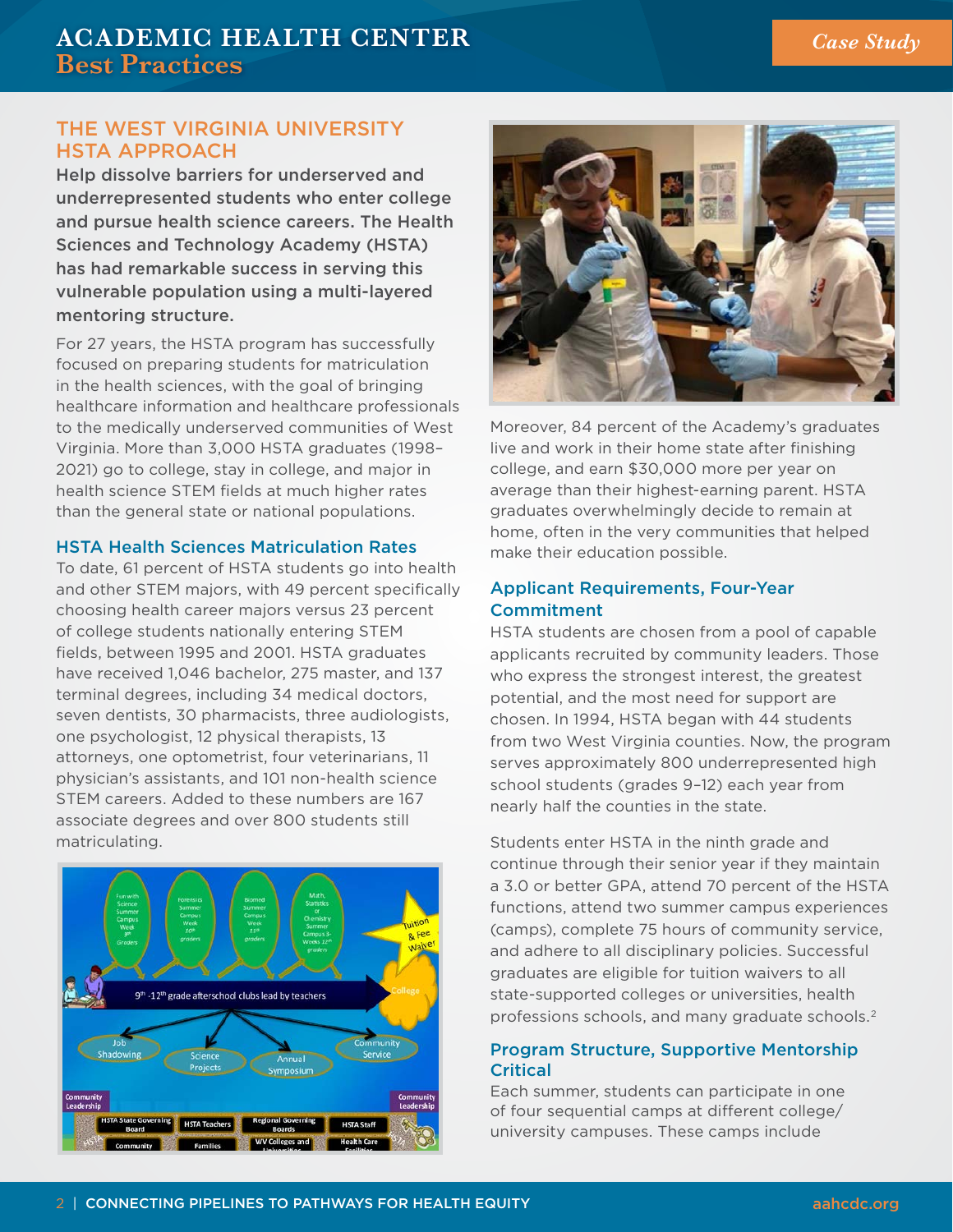# **ACADEMIC HEALTH CENTER Best Practices**



laboratory and classroom training, as well as enrichment activities designed to equip students with skills and experiences that ready them for a seamless transition into college. The camp curriculum builds on the previous grades to expose students to increasingly more rigorous educational and research experiences associated with careers in the health sciences.

Throughout the academic year, HSTA-trained teachers lead students in weekly local, community-based, after-school clubs. Leadership, communication, and resource skills—along with teamwork—are woven into the research experience. The students engage in scientific research to produce projects that are driven by their interests and focus on health-related issues affecting their local communities.

HSTA students can reach and teach in communities where professionals aren't invited. Guided by the six core Rs—Relationships, Recreation, Research, Relevance, Rigor, and Repetition—students partner with mentors to complete meaningful projects. Students present their project findings formally at the annual HSTA symposium. Students gain insight into issues, but also find they can be the vectors of change.

HSTA marshals an abundance of mentors, including HSTA near peers, college near peers, teachers, local community professionals, community research associates, scientists, university professors, and HSTA staff who together build the family that changes lives and changes futures.